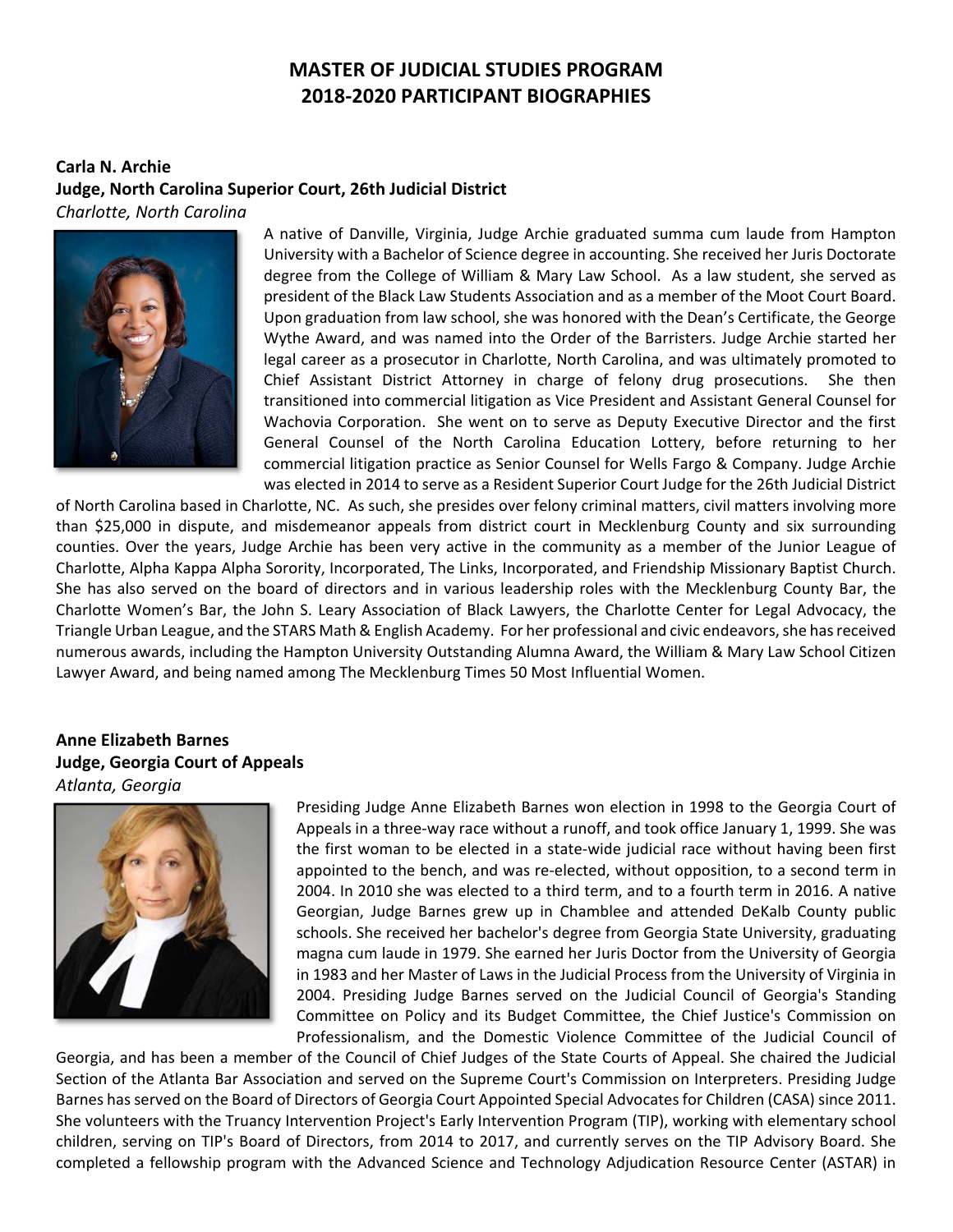2013, and joined the Board of Directors of the National Courts and Science Institute in 2014. Judge Barnes is a member of the American Bar Association, as well as the Atlanta, DeKalb, and Gate City Bar Associations. Presiding Judge Barnes is a Fellow of the Lawyers Foundation of Georgia, a Master of the Bleckley Inn of Court, and a member of the National Association of Women Judges, the Lawyers Club of Atlanta, and the Old Warhorse Lawyers Club. She is a 2006 graduate of Leadership Atlanta. Presiding Judge Barnes was awarded the Romae Turner Powell Judicial Service Award by the Atlanta Bar Association. She has also been recognized for her service by the DeKalb Bar Association, the Women in the Profession Committee of the Atlanta Bar Association, the Young Lawyers Division of the State Bar of Georgia, and Justice Served. Presiding Judge Barnes is married to Dr. Tom Banks, a physicist, and attends St. Martin in the Fields Episcopal Church.

#### **Stephanie K. Bowman Magistrate Judge, U.S. District Court, Southern District of Ohio**  *Cincinnati, Ohio*



Judge Stephanie K. Bowman received her B.A. in Political Science from the University of Illinois at Urbana‐Champaign in 1997 and received her J.D. from DePaul University, College of Law in 2000. Judge Bowman spent the first year of her legal career practicing immigration law at McKinney & Namei. In late 2001, she joined Barrett & Weber, LPA as an associate attorney where her practice focused on the fields of estate planning, zoning, real estate, business transactions and litigation. In 2006 she transitioned to a chambers law clerk to the Honorable Michael R. Barrett, United States District Judge. Judge Bowman was appointed to her first eight‐year term as a United States Magistrate Judge for the Southern District of Ohio on October 29, 2010. Judge Bowman is the judicial advisor to the Re‐Entry Court Program for the Cincinnati Division of the Southern District of Ohio. Judge Bowman is a Fellow of the Cincinnati Academy of Leadership for

Lawyers and currently serves as Chair of the Steering Committee. She is a past president and member of the Ohio Women's Bar Association and sits on the board of the Cincinnati‐Northern Kentucky John W. Peck Chapter of the Federal Bar Association. Judge Bowman is also a member of the Cincinnati Bar Association, the Federal Magistrate Judges Association, and the Potter Stewart American Inn of Court. Judge Bowman was named an Ohio Rising Star by Super Lawyers in 2005.

#### **Elizabeth ("Betsy") Chestney Magistrate Judge, U.S. District Court, Western District of Texas**  *San Antonio, Texas*



In January 2017, Betsy Chestney was appointed to serve as a United States Magistrate Judge for Western District of Texas, San Antonio Division. Prior to taking the bench, Judge Chestney was managing partner of the Austin‐based Cornell Smith Mierl & Brutocao, LLP, a boutique firm that represents employers. At Cornell Smith, Judge Chestney represented employers in state and federal court, administrative hearings, and arbitrations, and advised employers on employment‐related issues. She also trained management and HR professionals on employment law compliance; assisted employers in drafting handbooks, policies, and employment agreements; and conducted workplace investigations. Prior to entering private practice, Judge Chestney clerked for two years for the Honorable Sam Sparks, U.S. District Judge for the Western District of Texas, Austin Division. Judge Chestney has also served as an Adjunct Professor of Law at the University of Texas School of Law, most recently in 2012, where she taught a class that she developed to prepare students to

serve as law clerks for federal district judges. Prior to joining Cornell Smith in 2008 and after clerking, Judge Chestney was a full-time faculty member at UT Law, teaching introductory and advanced courses in written and oral advocacy in addition to the clerkship class.Judge Chestney graduated with honors from UT Law in 2002. During law school, she was an associate editor of the Texas Law Review, and assisted in teaching legal research and writing to first-year students. In 1999, Judge Chestney received her undergraduate degree in Biomedical Ethics from Brown University, where she captained the Division I Women's Soccer Team. Judge Chestney has served on the boards of the Austin and San Antonio Chapters of the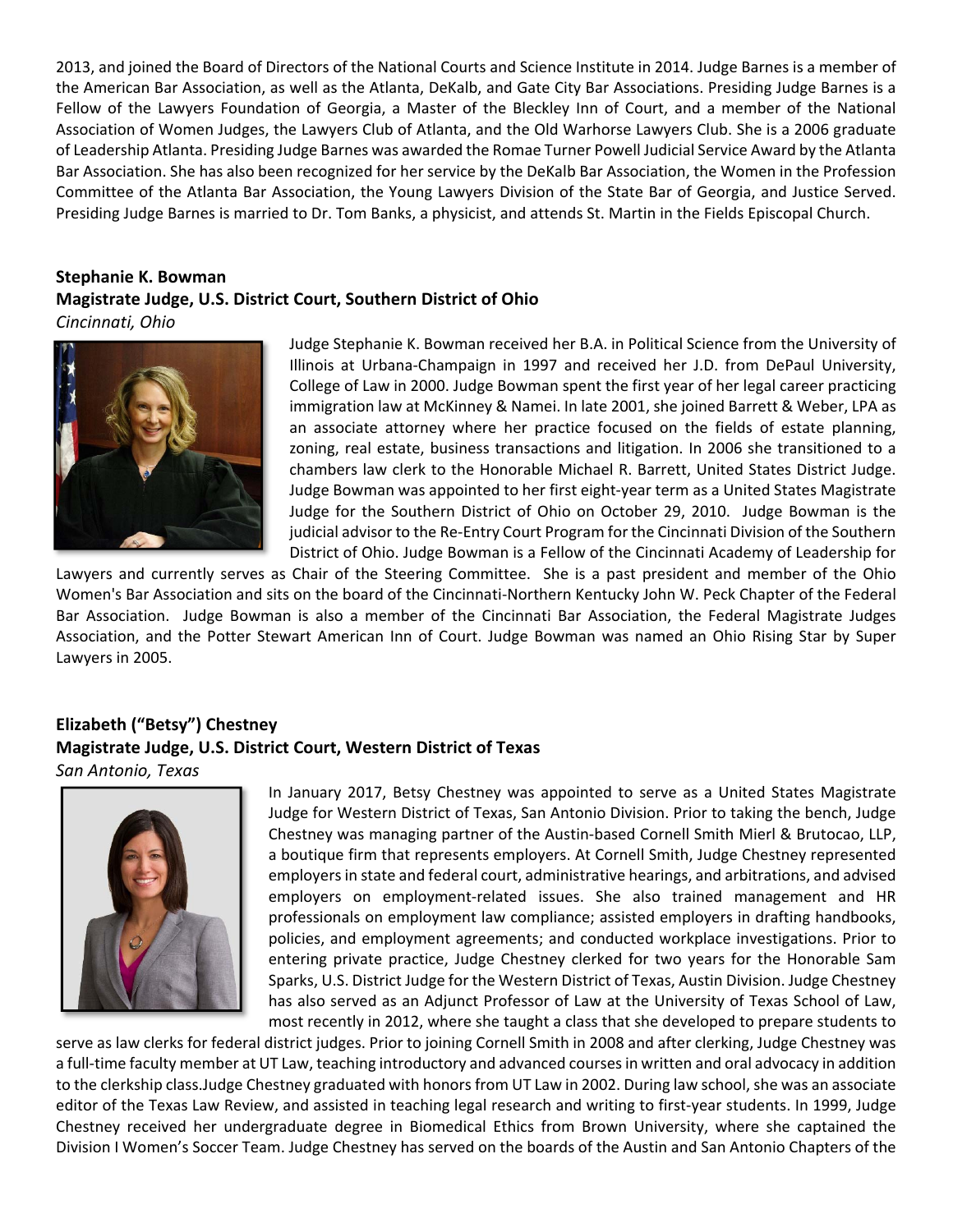Federal Bar Association (FBA), as well as the board of the Labor & Employment Section for the national FBA, which awarded her its 2016 "Outstanding Speaker" award. She is a Fellow of the Texas Bar Foundation and a Barrister in the Lloyd C. Lochridge Inn of Court. While practicing, Judge Chestney was named a "Super Lawyer" in Labor and Employment Law for 2014-2017, after having been named a "Rising Star" from 2012-2014. Judge Chestney is board-certified in Labor and Employment Law by the Texas Board of Lega Specialization.

# **Josiah Coleman Associate Justice, Mississippi Supreme Court**

*Jackson, Mississippi* 



Justice Josiah Dennis Coleman was elected to the Mississippi Supreme Court on November 6, 2012, and began his term on January 7, 2013. Both his grandfather and his father were appellate court judges. He is the grandson of the late J.P. Coleman, who served as Mississippi Governor and on the Fifth U.S. Circuit Court of Appeals. J.P Coleman also served briefly as a justice of the Mississippi Supreme Court, resigning to accept appointment as state attorney general. Thomas Coleman, the younger Justice Coleman's father, was one of the original members of the Mississippi Court of Appeals when the intermediate appellate court began in 1995. Justice Coleman grew up in Choctaw County, near Ackerman, and graduated cum laude from the University of Mississippi with a Bachelor of Arts degree in history and philosophy. He bagged groceries at the Ackerman Piggly Wiggly in high school, and worked as a dishwasher, camp counselor and lifeguard while pursuing his undergraduate degree. After earning his law degree, he served for almost two years as a law clerk for U.S. Magistrate Judge S. Allan Alexander in Oxford. He served as a volunteer firefighter on the Toccopola

Volunteer Fire Department while he and his family lived in Pontotoc County. He and his wife, Ashleigh Burke Coleman, have three children. They live in Fentress in Choctaw County on a farm that has been worked by seven generations of the Coleman family.

#### **Richard Dietz Judge, North Carolina Court of Appeals**  *Raleigh, North Carolina*



Richard Dietz is a judge on the North Carolina Court of Appeals. Before joining the Court, he was a partner on the Appellate & Supreme Court team at Kilpatrick Townsend & Stockton LLP and an associate at Covington & Burling LLP in Washington, DC. During his legal career, Judge Dietz argued appeals in federal and state appellate courts across the country, including the U.S. Supreme Court. He is the only North Carolina Board Certified Specialist in Appellate Practice serving on the state courts. He has served on the North Carolina Courts Commission, Equal Access to Justice Commission, and as Vice Chair of the Bar Association's Appellate Practice Section. Before beginning his career as an appellate lawyer, Judge Dietz served as a research fellow in comparative law at Kyushu University in Japan. He also served as a law clerk for two federal judges, Judge Emory Widener on the U.S. Court of Appeals for the Fourth Circuit and Judge Samuel Wilson on the U.S. District Court for the Western District of Virginia. He graduated from Wake Forest University School of Law and earned his bachelor's degree at Shippensburg University.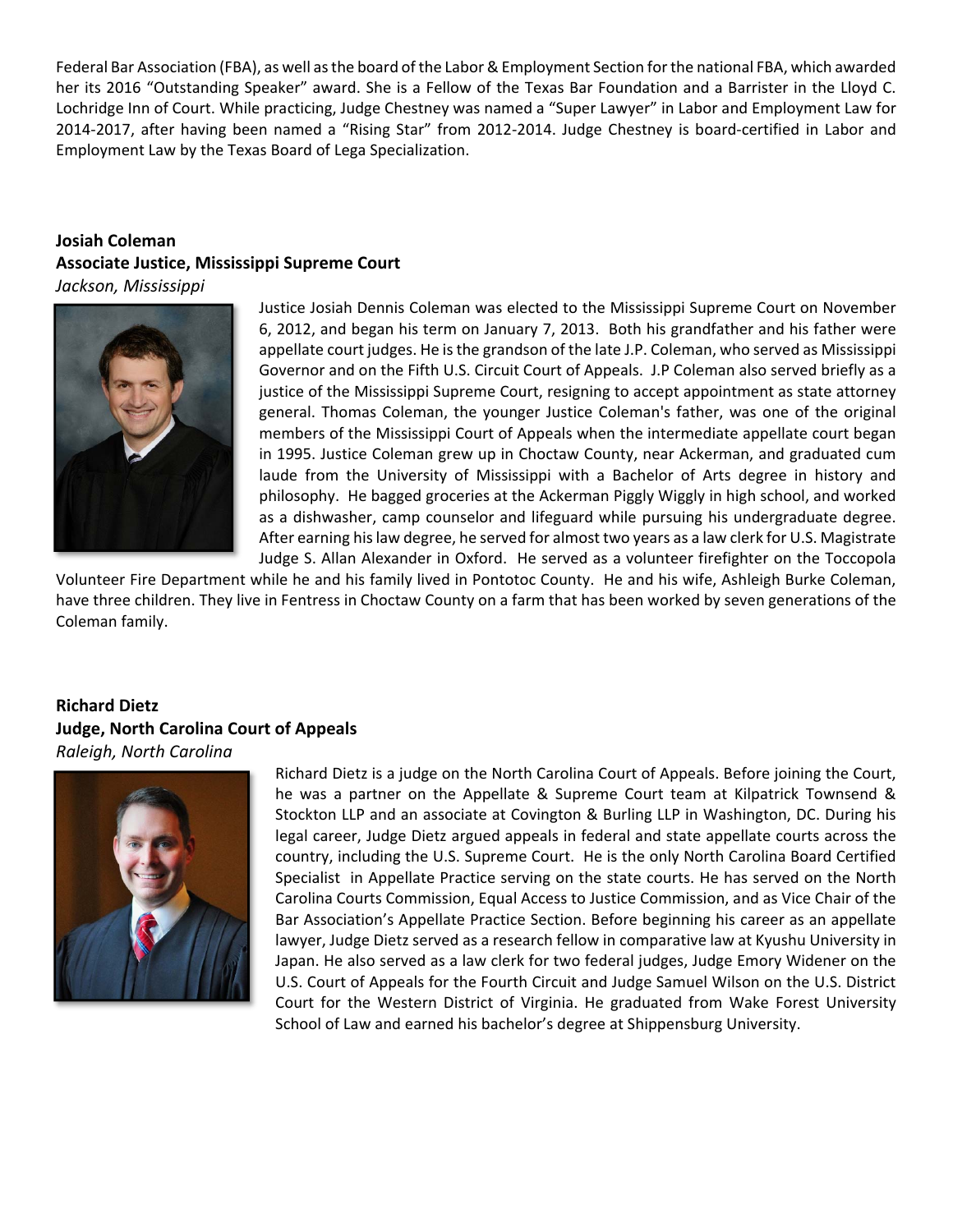#### **William Hastings Judge, District Court of New Zealand**  *Wellington, New Zealand*



Judge Bill Hastings was appointed to the District Court of New Zealand in 2010. He holds general and jury warrants and has a civil designation. Since being appointed, he has been Chair of the Immigration and Protection Tribunal, Deputy Chair of the Human Rights Review Tribunal and has taught human rights law to Tunisian and Moroccan judges with the International Bar Association Human Rights Institute in Tunis. He is currently co‐convenor of the Special Circumstances Court, the Chief Judge's representative on the Council of Legal Education and is an Honorary Fellow in the Faculty of Law at Victoria University of Wellington where he has taught courses including international law, international trade law, contract law, legal system and an LLM seminar in the freedom of expression, full‐time from 1985 to 1998, and

part-time since then. He was the Deputy Dean of Law at Victoria from 1996 to 1998 and a member of the Victoria University Council. Before being appointed to the bench, he was the Chief Censor of New Zealand from 1999 to 2010. He has also been a member of the Indecent Publications Tribunal, the Video Recordings Authority, Deputy President of the Film and Literature Board of Review, a Visiting Fellow at the Institute of Advanced legal Studies and a Visiting Professor of Law at the California Western School of Law and the College of Law, University of Iowa. He holds a BA from the University of Toronto, a JD from Osgoode Hall Law School, York University, and an LLM from the London School of Economics, University of London.

#### **Noel Hillman Judge, U.S. District Court, District of New Jersey**  *Camden, New Jersey*



Noel L. Hillman was appointed a U.S. District Judge for the District of New Jersey in 2006 by President Bush after unanimous confirmation by the Senate. Prior to the bench, he served with the U.S. Department of Justice as Senior Counsel to the Assistant Attorney General, Criminal Division, advising on international affairs, wiretapping, and procurement fraud enforcement policies (2006); Chief of the Division's Public Integrity Section (2003-2006) overseeing DOJ's public corruption, campaign finance, and election fraud programs; Assistant U.S. Attorney for the District of New Jersey (1992-2001); and Trial Attorney with the Department's Campaign Financing Task Force (1999-2000). Before becoming a federal prosecutor, Judge Hillman was associated with the New York law firm of Lord Day & Lord, Barrett Smith (1988‐1992) and clerked for the Hon. Maryanne Trump Barry, then a U.S. District Judge for the District of New Jersey (1986‐1988). Judge Hillman attended Monmouth University (B.A. cum laude); Seton Hall Law School (J.D. cum laude); and New York University School of Law (LL.M., Trade Regulation). Judge

Hillman is a member of the bars of New York and New Jersey, a Fellow of the American Bar Foundation, and Chair of the Third Circuit Model Civil Jury Instructions Committee and the District of New Jersey's Criminal Law Committee. He has assisted the U.S. Department of State as an anti-corruption expert including Council of Europe treaty evaluations of member states Turkey and Ireland and technical assistance to the Costa Rican Judicial Transparency Commission. He has been an adjunct professor on the faculties of the University of Pennsylvania and Rutgers Law Schools.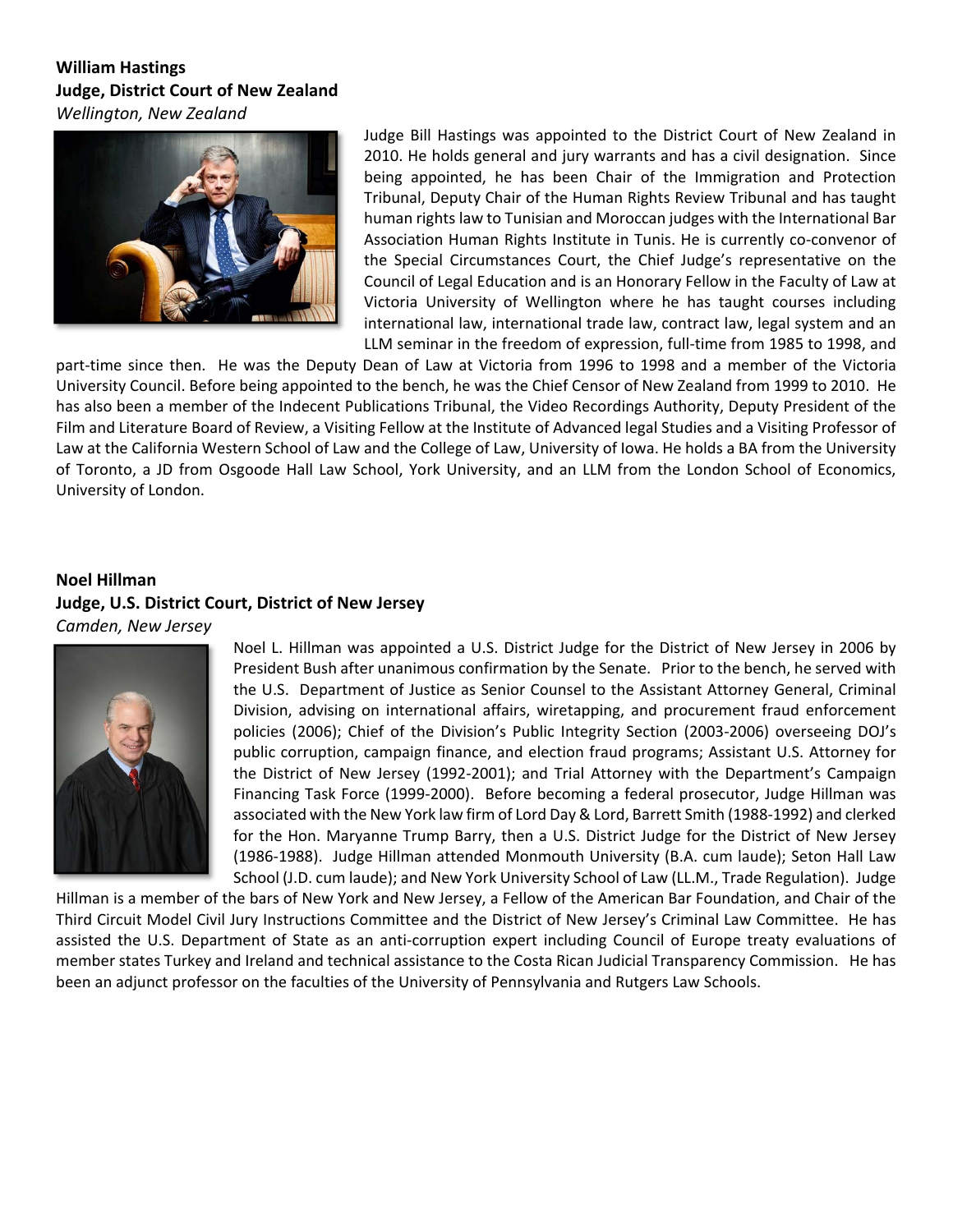#### **Molly Huskey Judge, Idaho Court of Appeals**  *Middleton, Idaho*



Judge Molly J. Huskey received her undergraduate degree and her Juris Doctor degree from the University of Idaho. She was admitted to the Idaho Bar in 1993. She served as a public defender and as a prosecutor in Bonneville County before joining the newly‐created Office of the State Appellate Public Defender in 1998. She was appointed as the State Appellate Public Defender in 2002 by Governor Dirk Kempthorne. She remained in that position until her appointment to the district court bench in 2011 by Gov. Otter who subsequently appointed her to the Idaho Court of Appeals in July 2015.

#### **Kimberly Ann Jolson Magistrate Judge, U.S. District Court, Southern District of Ohio**  *Columbus, Ohio*



Magistrate Judge Kimberly A. Jolson was born in Chicago, Illinois. She received her B.A. degree, summa cum laude with Honors in the Liberal Arts, in 2001 from The Ohio State University. She received her J.D., with Honors, from the University of Texas School of Law in 2006. From 2005 to 2006, Judge Jolson was the Administrative Editor for the Texas Law Review. In 2006, Judge Jolson began her legal career in private practice and then, in 2008, joined the Appeals Section of the Ohio Attorney General's Office, where she was a Deputy Solicitor. From 2009 to 2010, Judge Jolson served as a law clerk to now Chief Judge R. Guy Cole, Jr. of the United States Court of Appeals for the Sixth Circuit, and also taught appellate advocacy as an Adjunct Professor at The Ohio State University Moritz College of Law. In 2010, Judge Jolson re-entered private practice, engaging in both trial and appellate litigation, and representing numerous individuals

pro bono. Magistrate Judge Jolson is a member of the Columbus and Federal Bar Associations, and was named an Ohio rising Star by Super Lawyers from 2012 – 2016. In addition, the Ohio Department of Natural Resources presented her a distinguished service award for arguing State v. Coburn before the Supreme Court of Ohio. Judge Jolson was appointed to her first eight-year term as a United States Magistrate Judge for the Southern District of Ohio on February 10, 2016.

#### **Kelvin Jones**  Judge, Eighth Circuit Court, 20<sup>th</sup> Judicial District *Nashville, Tennessee*



Kelvin D. Jones is the Eighth Circuit Court Judge for the 20th Judicial District, State of Tennessee, serving Davidson County (Nashville), Tennessee. Judge Jones received a Bachelor of Arts Degree with Honors from Howard University in 1990 and his Juris Doctorate from the University of Alabama School of Law in 1993. Upon graduating from law school Judge Jones began his practice as a corporate/securities litigation attorney with the law firm of Holme Roberts and Owen, LLC in Denver, Colorado. While in Denver, Judge Jones served as an adjunct professor at the Metropolitan State College of Denver where he taught courses in Ethics and Pre‐Law. In 1997 Judge Jones moved to Nashville to join the law firm of Bass, Berry and Sims, PLC as a member of its Corporate and Securities practice group. In 1999 Judge Jones advised and then joined newly elected Mayor Bill Purcell as his in‐house legal advisor. Judge Jones served as the Mayor's representative to the Metropolitan Nashville Airport Authority, liaison to the Nashville Sports Authority, the Nashville Hospital Authority, the Nashville Power Board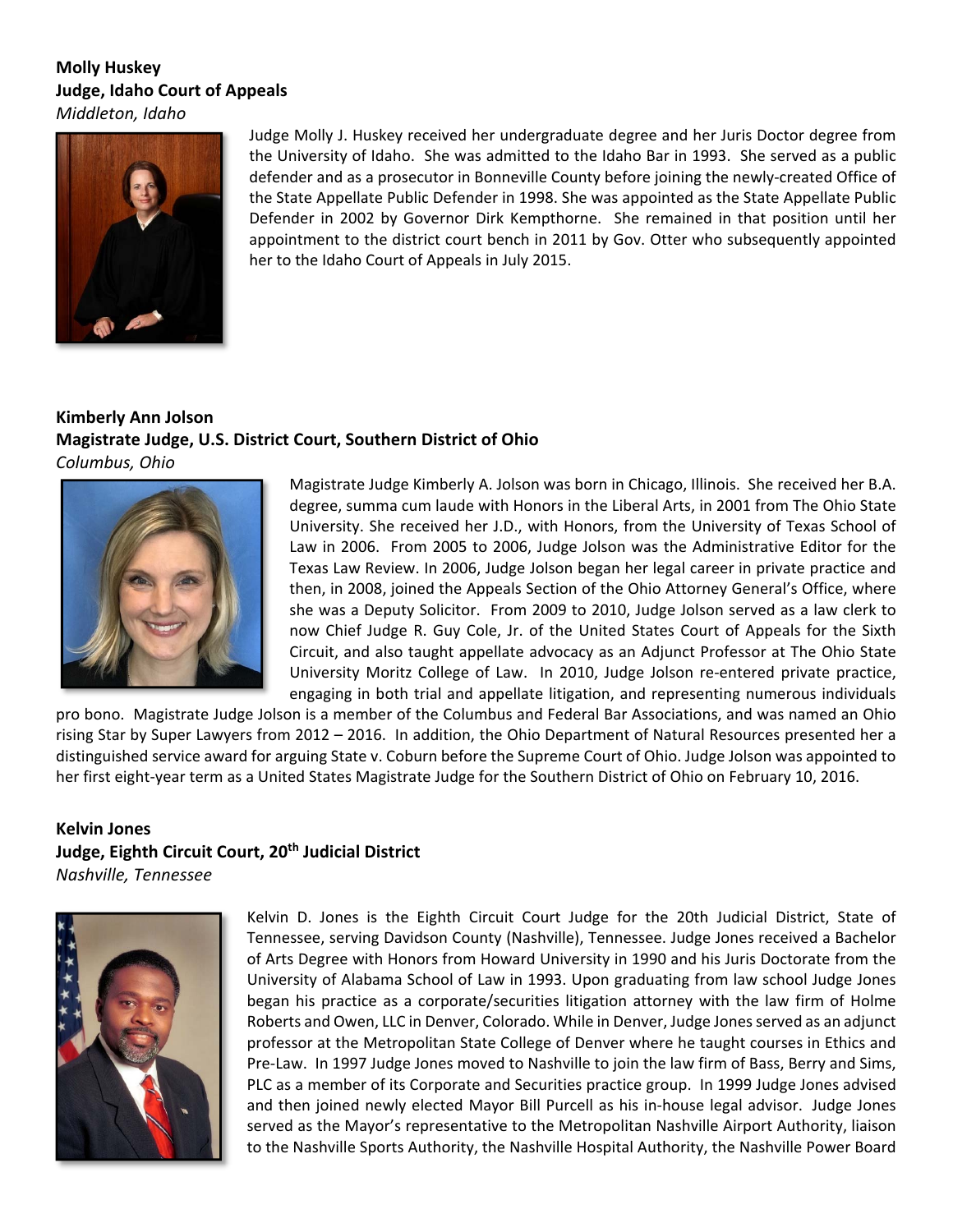(NES) and the Metropolitan Development and Housing Agency. After serving as the Deputy Director of the Mayor's Office of Economic and Community Development and as the Director of the Metropolitan Nashville Transportation and Licensing Commission, Judge Jones was tapped in 2004 to serve as the Executive Director of the Metro Human Relations Commission where he served until founding The Kelvin Jones Law Group in 2010. Judge Jones has been admitted to practice law in Tennessee, Alabama, and Colorado and is a former Tennessee Supreme Court Rule 31 Listed Civil/Family Mediator. He is a Nashville Bar Association Fellow and alumnus of both Leadership Nashville and the Tennessee Bar Association's Leadership Law program. Judge Jones is also a Master of the Bench of the Belmont University College of Law American Inn of Court. Judge Jones currently serves as Chair of the American Bar Association Judicial Division's Ethics and Professionalism Committee.

#### **Abdul Kallon Judge, U.S. District Court, Northern District of Alabama**  *Birmingham, Alabama*



Abdul Kallon serves as a United States District Judge for the Northern District of Alabama. Judge Kallon was appointed to the United States District Court bench in 2010 by President Barack Obama. Before his appointment, Judge Kallon was in private practice for 15 years with the Bradley Arant Boult Cummings firm in Birmingham, Alabama. Judge Kallon's current bar and civic activities include the Alabama Law Foundation, the Bethel Baptist Historic Church Renovation Fund, Children's Village, the Eleventh Circuit Pattern Jury Instructions Committee, and the Staff Parish Relations Committee of Avondale United Methodist Church.

#### **François Kunc Justice, Supreme Court of New South Wales**  *Sydney, Australia*



The Honourable Justice François Kunc was appointed to the Supreme Court of New South Wales in April 2013 and sits in the Equity Division. This is a trial division of the Court and his Honour hears a very wide range of commercial and private disputes, as well as adoptions. His Honour was raised in a multilingual migrant home and speaks several languages. He was an Entrance Scholar at Sydney Grammar School. After graduating with degrees in Arts and Law from the University of Sydney he practised from 1986 as a solicitor and then senior associate with one of Australia's oldest commercial law firms, then known as Allen Allen & Hemsley. He was called to the Bar in 1992 and appointed Senior Counsel in 2007. He was a leader of the commercial bar appearing in courts throughout Australia for major government, corporate and individual clients, including Paul Hogan and Ginia Rinehart. He is a Fellow of the Australian Academy of Law and in 2016 was appointed only the eighth General Editor of The Australian Law Journal in its ninety year history. The ALJ is Australia's premier national law journal. Having

studied piano and violin at the NSW Conservatorium and voice and conducting, and after seriously considering a career in classical music, his Honour has maintained a lifelong interest in the arts and culture including as a legal adviser and board member, and has also held a number of positions in the Roman Catholic Archdiocese of Sydney. In 2016 Pope Francis created his Honour a Knight Commander of St Gregory the Great for services to the Catholic Church. His Honour's current legal and other appointments are:

General Editor, The Australian Law Journal Member, Editorial Board of the Journal of Equity Member, Editorial Committee of the Civil Trials Bench Book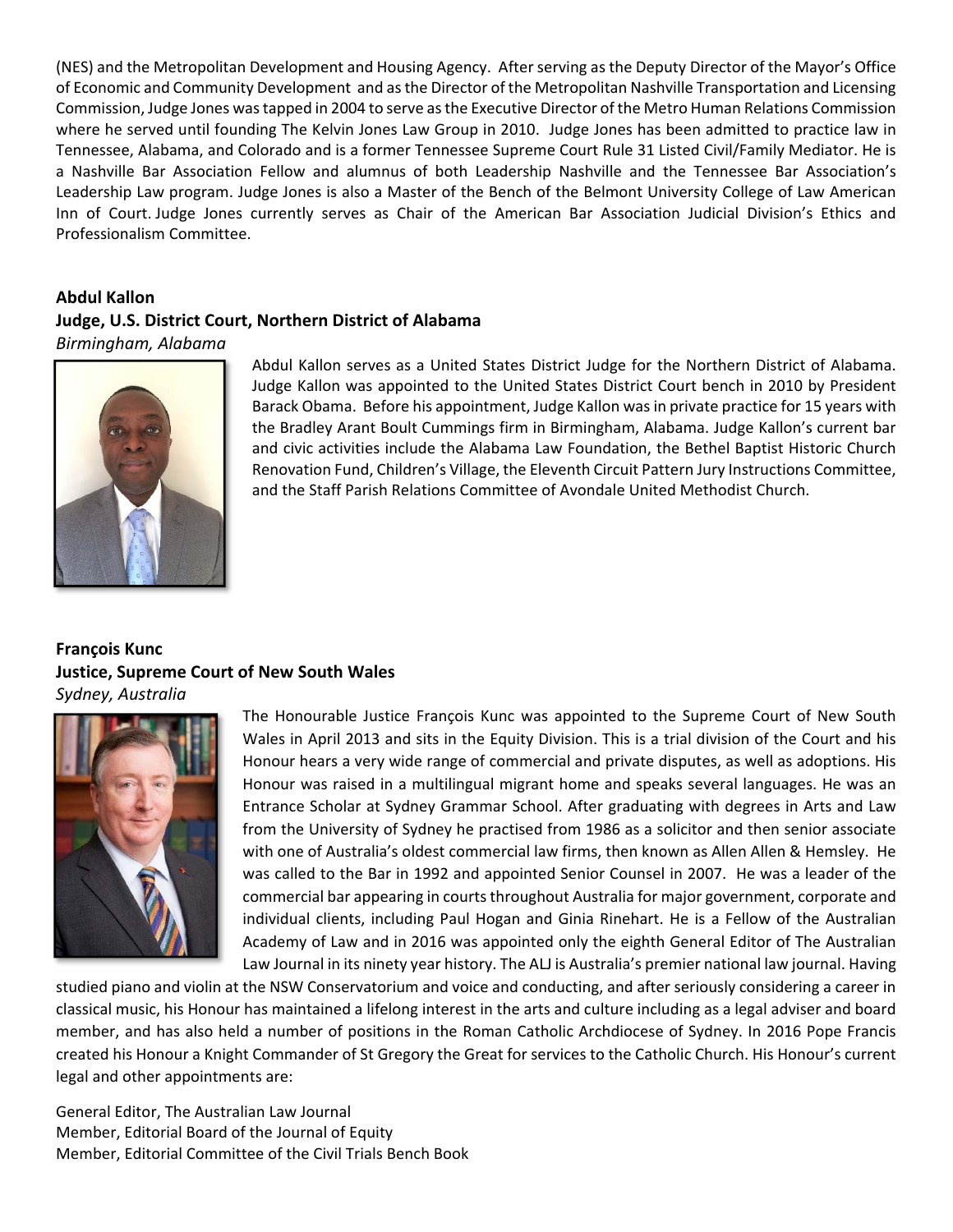Member, Drafting Committee for the Australian national standards for interpreters in courts and tribunals (under the auspices of the Judicial Council for Cultural Diversity) Director, Opera Australia Capital Fund Chairman, The Layne Beachley Aim for the Stars Foundation (supporting girls and young women around Australia)

His Honour is married to Felicity Rourke, a partner in the firm now known as Allens, and they have two children who are both studying at university.

#### **Marina Garcia Marmolejo Judge, U.S. District Court, Southern District of Texas**  *Laredo, Texas*



Marina was born in Nuevo Laredo, Tamaulipas Mexico. A native Spanish speaker, she lived in Nuevo Laredo for ten years prior to immigrating to the United States with her family. Upon graduating from the University of the Incarnate Word in 1992, she returned to Laredo and worked as a substitute teacher and volunteer with Literacy Volunteers of America. Marina became a naturalized U.S. citizen in 1995. In 1996, Marina received her J.D. cum laude from St. Mary's University Law School of Law and her M.A. as a distinguished graduate. As a law student, Marina held the position of Associate Editor on the St. Mary's Law Review. Marina has dedicated the vast majority of her legal career to public service. From 1996 to 1999, she served as an Assistant Federal Public Defender in Del Rio and Laredo, Texas. In 1999, Marina joined the United States Attorney's Office in Laredo, Texas and served as an Assistant United States Attorney for over 8 years. During her tenure as an AUSA, Marina was often recruited

by the Department of Justice's OPDAT (Office of Overseas Prosecutorial Development, Assistance, and Training) program to teach trial advocacy skills to foreign prosecutors and agents in Colombia and the Dominican Republic. Marina handled hundreds of cases annually and tried over 30 cases to verdict. In one of several high profile public corruption cases, at age 29, she prosecuted and won a complex public corruption case against several Laredo public officials and several family members. In 2007, Marina began working in the private sector, joining the international law firm of Thompson and Knight LLP. Her private practice focused primarily on white collar criminal defense, to include: Immigration, Governmental Investigations, Regulatory and Administrative Proceedings, and Complex Commercial Litigation. Before her judicial appointment, Marina also worked, as a partner, for the firms Diamond McCarthy LLP and Reid Davis LLP. In October of 2011, Marina received her appointment to the federal judiciary. She is assigned to the Laredo Division of the Southern District of Texas. Marina has received several awards and recognitions since beginning her legal career. At age 31, the Executive Office of the Department of Justice awarded Marina one of its most prestigious awards—the Attorney General's Director's Award—for her superior performance as an AUSA and her work on several public corruption cases. Marina was listed as one of the United States' 100 most influential Hispanics by "Hispanic Business" in 2010 and received the Distinguished Alumni award from the University of the Incarnate Word in 2011. She was also listed as a Texas Rising Star by "Super Lawyers" in 2011, and has received awards for outstanding service by the Federal Bureau of Investigation, Department of Homeland Security, Immigrations and Customs Enforcement, and Office of the Inspector General. In 2014, she was recognized as the Latina Judge of the Year by the Hispanic National Bar Association (HNBA). Marina serves as the co-chair on the HNBA's Judicial Council responsible for the annual National Moot Court competition. She is a member of the Federal Bar Association, a Director‐at‐Large for the Federal Judges Association, and the Chair of the ABA Criminal Justice Section Book Board. She recently served on the University of California, Berkeley's Texas Hague Convention and Domestic Violence Bench Guide Consulting Committee. She is married to Wesley Boyd and they have two children, Natalia and Nicolas.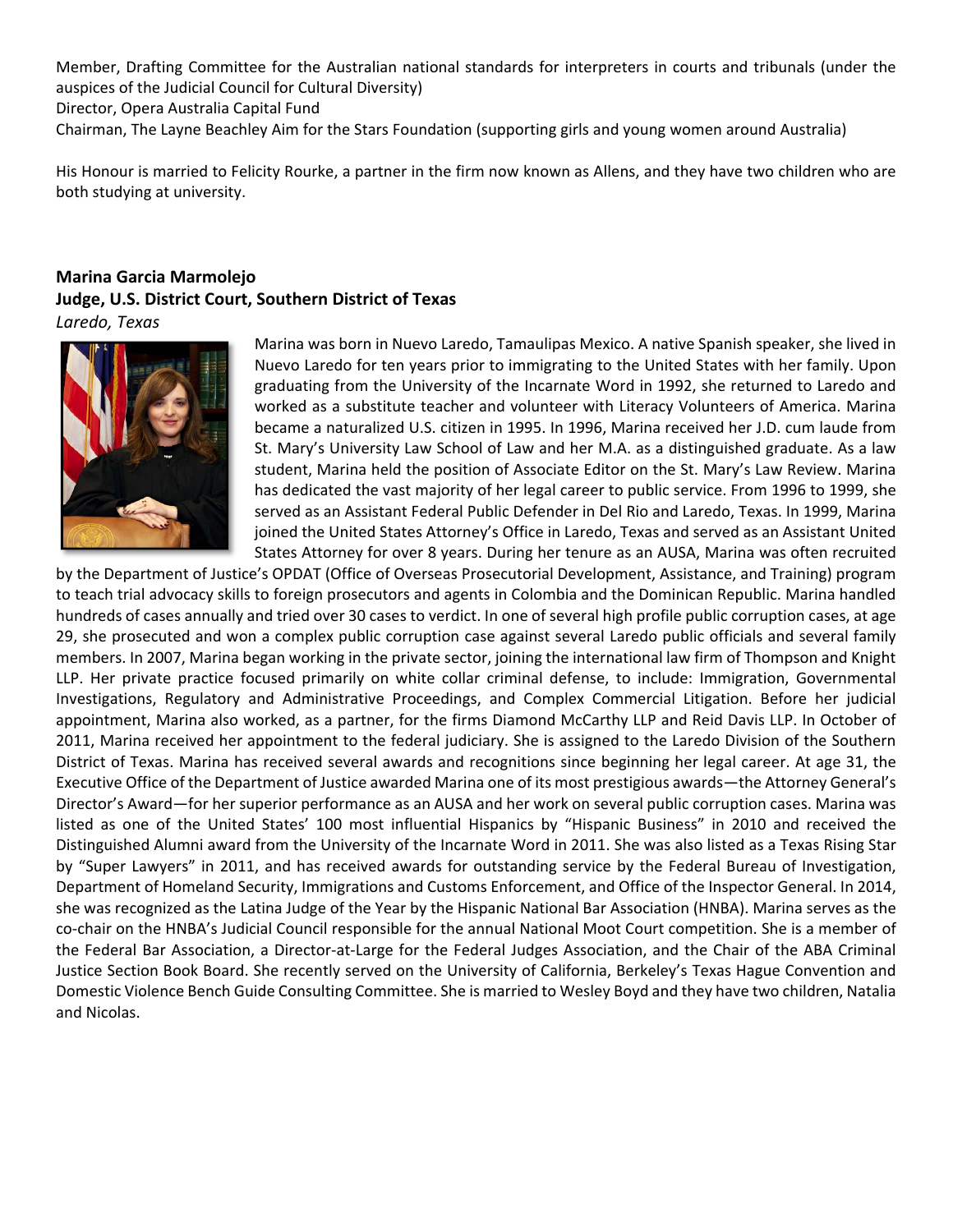## **Susan Mollway Judge, U.S. District Court, District of Hawaii**

Honolulu, Hawaii



Susan Oki Mollway became a United States District Judge for the District of Hawaii in 1998. She served as her District's Chief Judge from 2009 to 2015, and as the Chief of the Chief District Judges within the United States Court of Appeals for the Ninth Circuit between 2014 and 2015. She was the Chair of the Ninth Circuit's Jury Instructions Committee. After taking senior status in 2015, she was elected the Senior District Judge Representative on the Ninth Circuit's Judicial Council. She has also served on the Ninth Circuit's Pacific Islands Committee and Conference Executive Committee. Before becoming a judge, she was with the Honolulu law firm of Cades Schutte, where she concentrated in commercial litigation. One of her cases reached the United States Supreme Court, where she argued successfully. Judge Mollway also taught appellate advocacy at the William S. Richardson School of Law at the University of Hawaii. Judge

Mollway was born and raised in Hawaii. She received her bachelor's and master's degrees in English literature from the University of Hawaii. She graduated cum laude from Harvard Law School, where she was the editor in chief of the Harvard Civil Rights‐Civil Liberties Law Review. Before becoming a lawyer, Judge Mollway taught expository writing and British and American literature at the University of Hawaii. She then moved to Tokyo, where she taught English and worked as a book editor. In 1998, Judge Mollway received the Trailblazer Award from the National Asian Pacific American Bar Association. She was named the Outstanding Woman Lawyer of the Year in 1987 by Hawaii Women Lawyers and was the 1999 Edith House Lecturer at the University of Georgia School of Law. She received the Outstanding Judicial Achievement Award from Hawaii Women Lawyers in 2004 and a Distinguished Service Award from the Asian American Justice Center in 2006. She has served on the boards of directors of the Hawaii Justice Foundation, Hawaii Women Lawyers, Hawaii Women's Legal Foundation, American Judicature Society, and the Hawaii chapter of the American Civil Liberties Union. She is a member of the American Law Institute.

#### **Colleen O'Toole Judge, Ohio Court of Appeals, 11th District**  *Warren, Ohio*



Colleen O'Toole was elected to the Eleventh District Court of Appeals in 2004, serving through 2010. She was again elected to the court in 2012. Throughout her tenures on the court, she has worked hard to increase the speed with which appeals are processed, and has written over 700 opinions. She believes strongly in upholding the United States and Ohio Constitutions, the application of due process principles, and equal access to justice for all litigants, including those appearing pro se. Admitted to the Ohio Bar in 1991, Judge O'Toole initially practiced law and interned in the Cuyahoga County Public Defender's Office in the major trial division. She then worked with the National Interstate Company in Cleveland as a Litigation Manager. In addition, she was associated with the Cleveland law firm of Kramer and Nierman, LPA and the Housing Advocates Inc. In 1998 she opened her own law firm, focusing on criminal, civil and juvenile litigation in state and federal courts. Judge O'Toole has extensive experience in civil, criminal, and family law litigation, and

appeals. In 2011 she founded ODIS, LLC., an award‐winning technology startup company which provides legal interpretation services for courts, in 170 languages, including ASL, on personal and mobile devices. Judge O'Toole is an active member of the American Bar Association, as well as an Ohio State Bar Association Fellow. She is also a member of the Appellate Judges Education Institute affiliated with Duke Law School. Additionally, she serves on many committees within the Ohio Judicial Conference. She is presently pursuing a Master of Judicial Studies program at Duke Law School. She is a member of the Ashtabula, Geauga, Lake, Portage and Trumbull Bar Associations. She is a member the Executive Board of the Lake County NAACP. She is fond of sporting activities such as hunting and fishing. She enjoys gardening and reading. She is the proud mother of three grown children and resides in Lake County.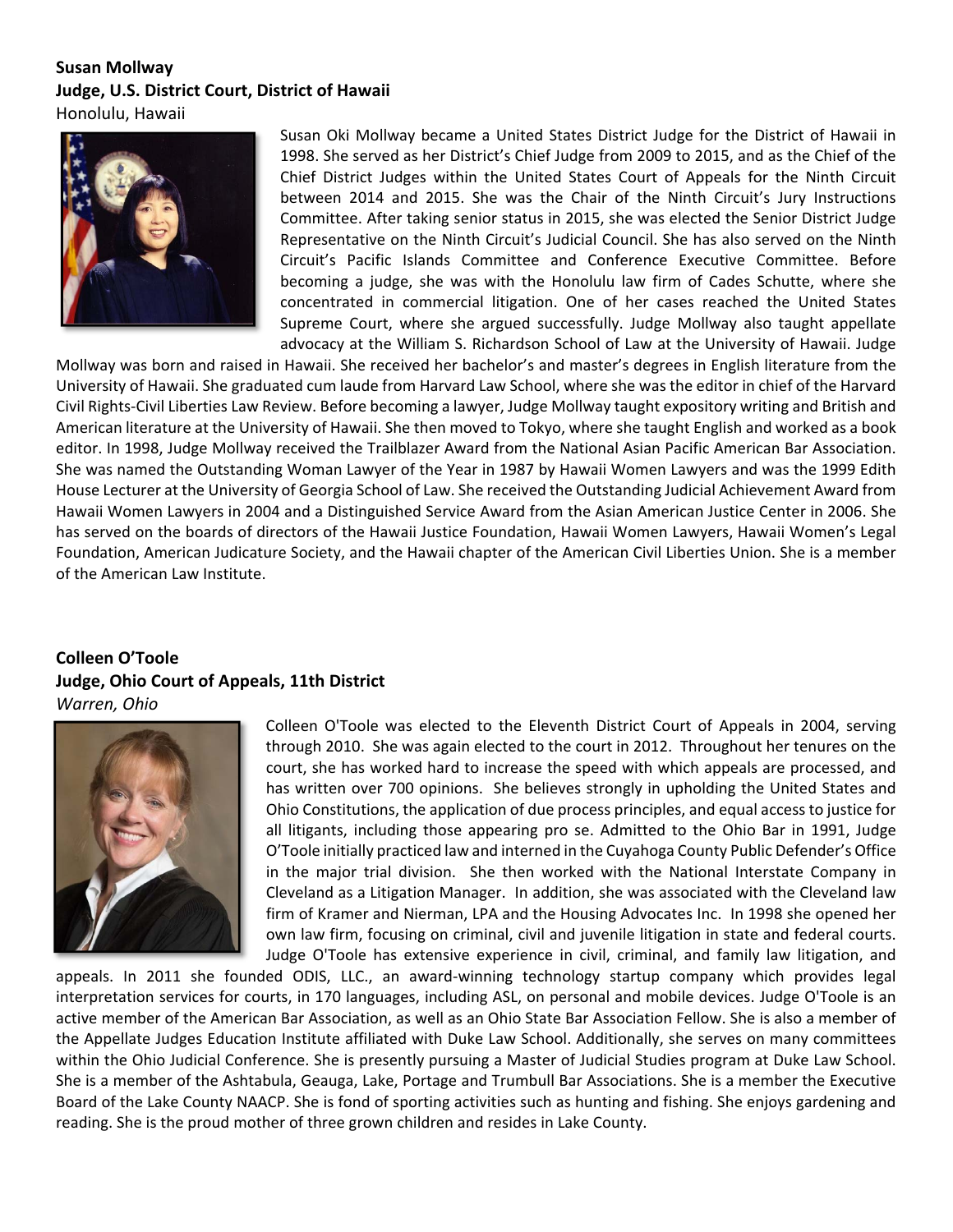## **Michael Shipp Judge, U.S. District Court, District of New Jersey**

*Trenton, New Jersey*



Judge Michael A. Shipp was appointed to the United States District Court for the District of New Jersey in 2012. Prior to his appointment, he served as a United States Magistrate Judge for the District of New Jersey, Newark Vicinage, from 2007 through 2012. Judge Shipp earned his undergraduate degree from Rutgers University and his law degree from Seton Hall University School of Law. He began his legal career with a clerkship for the Hon. James H. Coleman, Jr., Supreme Court of New Jersey. Thereafter, he spent eight years with the law firm of Skadden, Arps, Slate, Meagher & Flom LLP. In September 2003, Judge Shipp joined the New Jersey Department of Law and Public Safety as the Assistant Attorney General in‐charge‐of the State's Consumer Protection Practice Group. In February 2007, Judge Shipp was named Counsel to the Attorney General, where he served as a top advisor on a variety of sensitive legal issues relating

to ethics, appointments and other matters requiring personal involvement by the Attorney General. He also assisted in managing day‐to‐day issues and advised and strategized with attorneys, directors, commissioners and other government officials on significant litigation matters. Judge Shipp is an adjunct professor at Seton Hall University School of Law. He and his wife Michele have three teenage sons.

### **Bonnie Sudderth Chief Justice, Texas Court of Appeals, Second District**  *Fort Worth, Texas*



Prior to her appointment to the Second Court of Appeals in 2015, Justice Bonnie Sudderth served as a trial court judge for 25 years – six years as a judge and Chief Judge of the Fort Worth Municipal Courts and almost 19 years as a State District Judge in Tarrant County. In October, 2017, Governor Greg Abbott appointed Sudderth to her current position, Chief Justice of the Second Court of Appeals. For almost 20 years, Sudderth served as an Adjunct Professor at Texas A&M University Law School (formerly Texas Wesleyan University Law School), teaching Texas Trials & Appeals and a Civil Motion Workshop to upper‐level law students. In 2008, the Texas Wesleyan Law School Alumni Association conferred upon her the Outstanding Adjunct Faculty Member Award. In 2011, Texas Wesleyan University Law School awarded her the Excellence in Justice Award. For decades Chief Justice Sudderth has served as a mentor to law students and young lawyers in the

community and throughout the state. In recognition of her service, she received the Outstanding Mentor Award from both the Tarrant County Young Lawyers Association and the Texas Young Lawyers Association in 2008. Judge Sudderth is active in the Eldon B. Mahon Inn of Court as an Emeritus Master of the Bench, Past President, a member of the Honorary Serjeant's Inn and as a James B. Barlow Emeritus Fellow. On two occasions, she has participated as a delegate from the American Inns of Court to the Middle Temple and Inner Temple English Inns of Court in London. Chief Justice Sudderth currently serves as the webmaster for the Mahon Inn. A prolific writer and speaker on legal topics, Sudderth has twice received the "Outstanding Series of Articles" award from the State Bar of Texas. She is Board Certified in two areas of specialization—Civil Trial Law and Personal Injury Trial Law, and she currently serves as a Commissioner for the Civil Trial Examination on the Texas Board of Legal Specialization.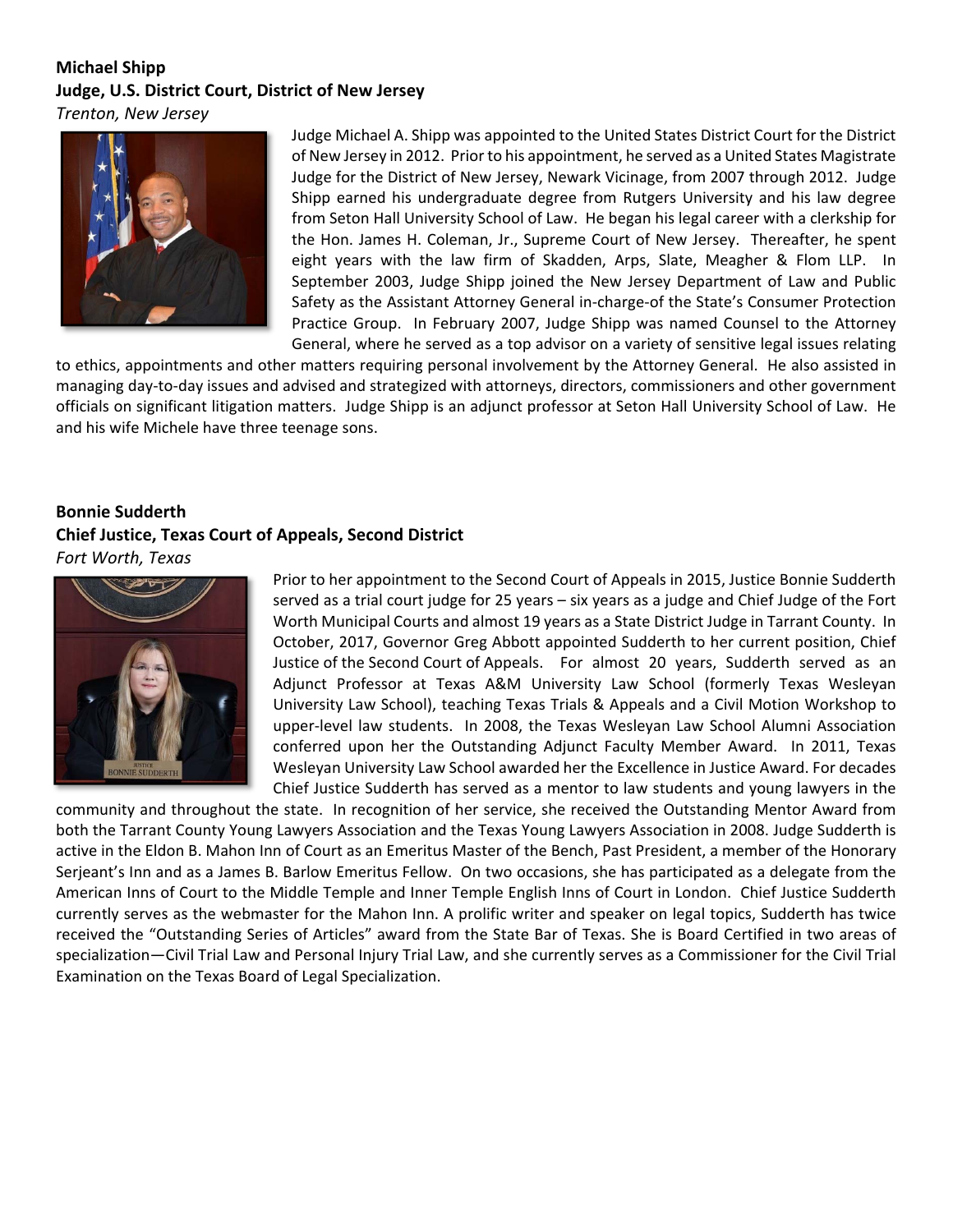#### **Samuel A. Thumma Vice Chief Judge, Arizona Court of Appeals, Division One**  *Phoenix, Arizona*



Samuel A. Thumma is Chief Judge of the Arizona Court of Appeals, since 2017; was Vice Chief Judge from 2015‐2017 and has served as a Judge on the Court since 2012. He was a Judge with the Arizona Superior Court from 2007‐2012, serving on Criminal and Juvenile rotations. Nationally, Sam is a Uniform Law Commissioner and chaired the Uniform Employee and Student Online Protection and Privacy Drafting Committee; is an Advisor to the American Law Institute's RESTATEMENT OF THE LAW (THIRD) OF TORTS: LIABILITY FOR ECONOMIC LOSS; is Secretary of the American Bar Association's Judicial Division Appellate Judges Conference and the Appellate Judges Education Institute, Inc., Board of Directors; is Chair of the 2019 AJEI Summit; is Chair of the JD's Technology Committee and is a member of the JD's Ethics and Professionalism Committee. In Arizona, Sam Chairs the Arizona Supreme Court's Digital Evidence Task Force; is Co‐Chair of the Arizona Supreme Court's Committee on the Rules of Evidence; Chairs the Judicial Ethics Advisory Committee; is a member of the Arizona Supreme Court's Committee on Juvenile Courts;

is Co‐Editor of the ARIZONA APPELLATE HANDBOOK and is a member of the State Bar of Arizona's Civil Recommended Arizona Jury Instructions Committee. Sam has chaired the State Bar's Civil Practice and Procedure and Fee Arbitration Committees and served as a member of the Committee on the Rules of Professional Conduct. He has presented at more than 300 seminars, and published 11 law review articles and nearly 50 other law‐related articles on a variety of different opics. Since 2012, he has taught evidence to all new trial judges in the Arizona judicial system. In the community more broadly, he is active in the Phoenix Rotary 100 Club and has served in leadership positions in the American Red Cross, including as a member of the National Leadership Council, Vice Chair of the National Resolutions Committee and Chair of the Grand Canyon Chapter. In 2008, he received the National Leadership Award from the American Red Cross. Previously, Sam was a partner at Perkins Coie Brown & Bain, P.A., in Phoenix, and an associate at Arnold & Porter in Washington, D.C. He served as a law clerk for Arizona Supreme Court Chief Justice Stanley G. Feldman and Judge David R. Hansen, United States District Court for the Northern District of Iowa. Sam graduated Order of the Coif from the University of Iowa College of Law in 1988, where he was a Note & Comment Editor on the IOWA LAW REVIEW, and from Iowa State University in 1984, where he was a Harry S. Truman Memorial Scholar. Sam is married to Barbara J. Dawson, a partner at Snell & Wilmer, LLP, and their daughter Nicole is a sophomore in college.

### **Laurance VanMeter Justice, Kentucky Supreme Court**

*Lexington, Kentucky*



Laurance B. VanMeter was elected to the Kentucky Supreme Court in November 2016 from the 5th Appellate District, comprising Anderson, Bourbon, Boyle, Clark, Fayette, Franklin, Jessamine, Madison, Mercer, Scott, and Woodford Counties. Upon taking office on January 2, 2017, he became just the third Justice to have served at all four levels of Kentucky unified court system. Prior to being elected to the Supreme Court, Justice VanMeter served thirteen years as a Judge of the Kentucky Court of Appeals, having been elected in November 2003, and being re‐elected unopposed in 2006 and 2014. Justice VanMeter currently serves as the chairman of the Board of Trustees of the Kentucky Judicial Form Retirement Systems, having previously served as chairman of that Board for two terms (2012‐16), with an intervening term as chairman of the Judicial Retirement Fund Investment Committee (2016‐18). Justice VanMeter is the Supreme Court's liaison to the Kentucky Bar Association's Continuing Legal Education Commission. He served the Court of Appeals as acting Chief Judge during 2010 and as Chief Judge Pro Tempore from 2007 to 2010, and served as the Court of Appeals' representative on the Ethics Committee of the Kentucky Judiciary from 2004 to 2012 and as

its alternate member on the Kentucky Judicial Conduct Commission from 2012 to 2016. In addition, Justice VanMeter has served on the Probate and Trust Legislative Committee of the Kentucky Bar Association, the Family Court Rules and the Civil Rules Committees of the Kentucky Supreme Court, the Chief Justice's Fayette County Family Court Task Force, and is